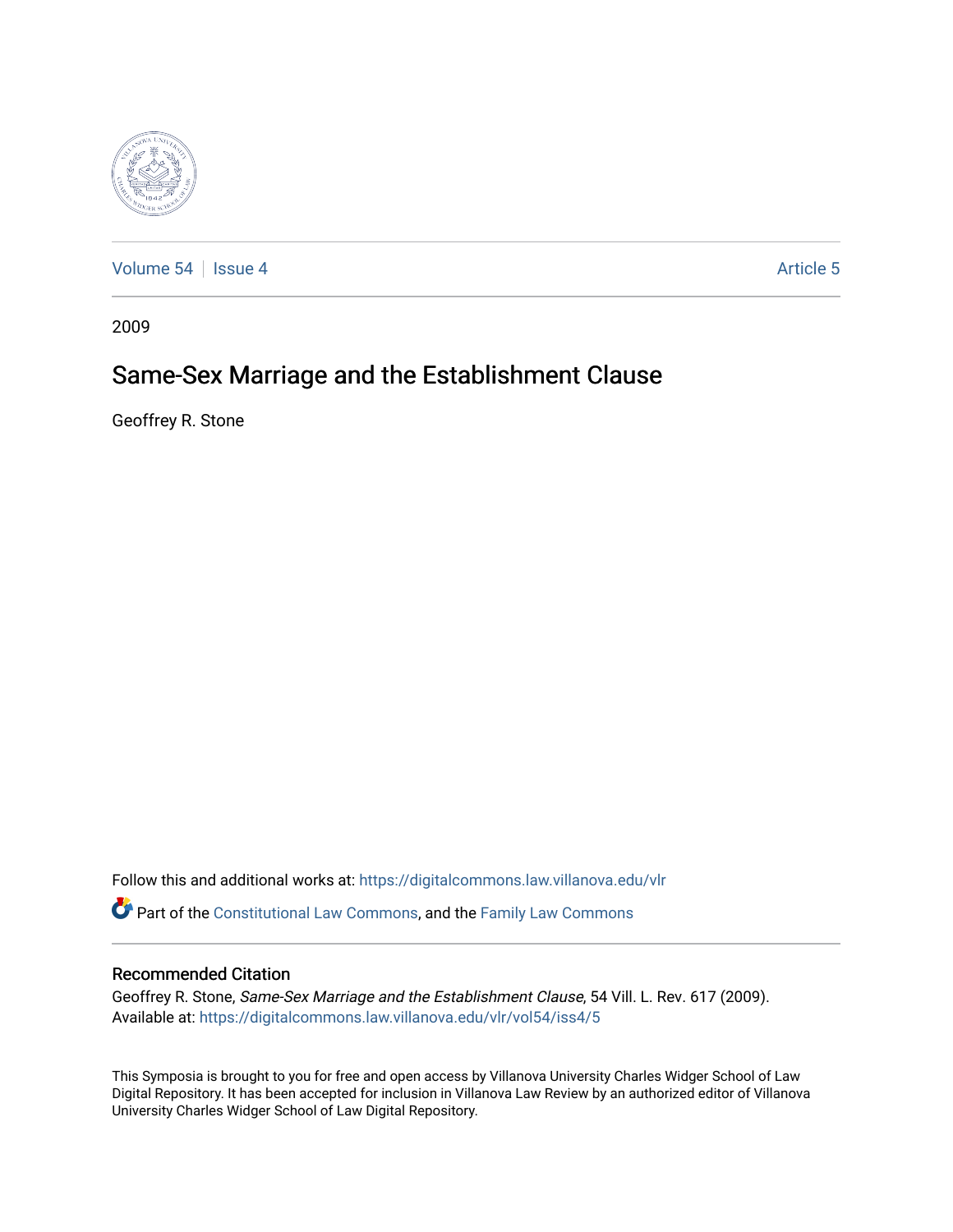### SAME-SEX MARRIAGE AND THE ESTABLISHMENT CLAUSE

#### GEOFFREY R. **STONE\***

**I** want to talk about same-sex marriage. Professor Nussbaum addresses this topic in Chapter 8 of her book, and it is, in my view, relevant in an interesting and important way.1

It is inevitable that the Supreme Court will hold the ban on same-sex marriage unconstitutional. We are at a moment in history that is analogous to the period between 1948, when Justice Roger Traynor, speaking for the California Supreme Court, held a state law against miscegenation unconstitutional, $2$  and 1967, when the U.S. Supreme Court finally embraced that view for the nation as a whole.<sup>3</sup> Morally, legally, historically, and perhaps most importantly, constitutionally, it is right, good, and inevitable that the Supreme Court will similarly invalidate the ban on same-sex marriage.

The Court could take several paths to this result. The Court might build, for example, on the well-settled precedent that marriage is a fundamental personal right and that under the Due Process Clause laws that deny people the right to marry must be subjected to serious constitutional scrutiny.<sup>4</sup> Or, the Court might build on the Equal Protection doctrine of suspect classifications, and hold that laws that discriminate on the basis of sexual orientation, like those that discriminate on the basis of race, gender, national origin, religion, and similar considerations must be subjected to serious constitutional scrutiny. Or, the Court might combine these two themes, as it has in cases like *Plyler v. Doe,5* and hold that the ban on same-sex marriage, like other laws implicating both fundamental personal interests and suspect or quasi-suspect classifications, must be subjected to serious constitutional scrutiny.

Under any of these approaches, all of which would be quite sensible, the Court eventually will hold the ban on same-sex marriage unconstitu-

5. 457 U.S. 202 (1982).

### (617)

<sup>\*</sup> Geoffrey R. Stone is the Edward H. Levi Distinguished Service Professor at the University of Chicago.

*<sup>1.</sup> See* MARTHA C. NUSSBAUM, LIBERTY OF CONSCIENCE: IN DEFENSE OF AMERICA'S TRADITION OF RELIGIOUs EQUALITY (2008).

*<sup>2.</sup> See* Perez v. Lippold, 198 P.2d 17, 29 (Cal. 1948) (holding that miscegenation laws violated equal protection and discriminated between racial groups).

*<sup>3.</sup> See* Loving v. Virginia, 388 U.S. 1 (1967) (holding that marriage restrictions based on race are unconstitutional).

*<sup>4.</sup> See, e.g., id.* at 12 (holding that restricting right to marry based on racial classifications violates Equal Protection Clause and deprives citizens of liberty without due process); Skinner v. Oklahoma, 400 U.S. 535, 541 (1942) (holding that compulsory sterilization is deprivation of basic liberty); Meyer v. Nebraska, 262 U.S. 390, 390 (1923) (explaining that liberty includes more than just freedom from bodily restraint).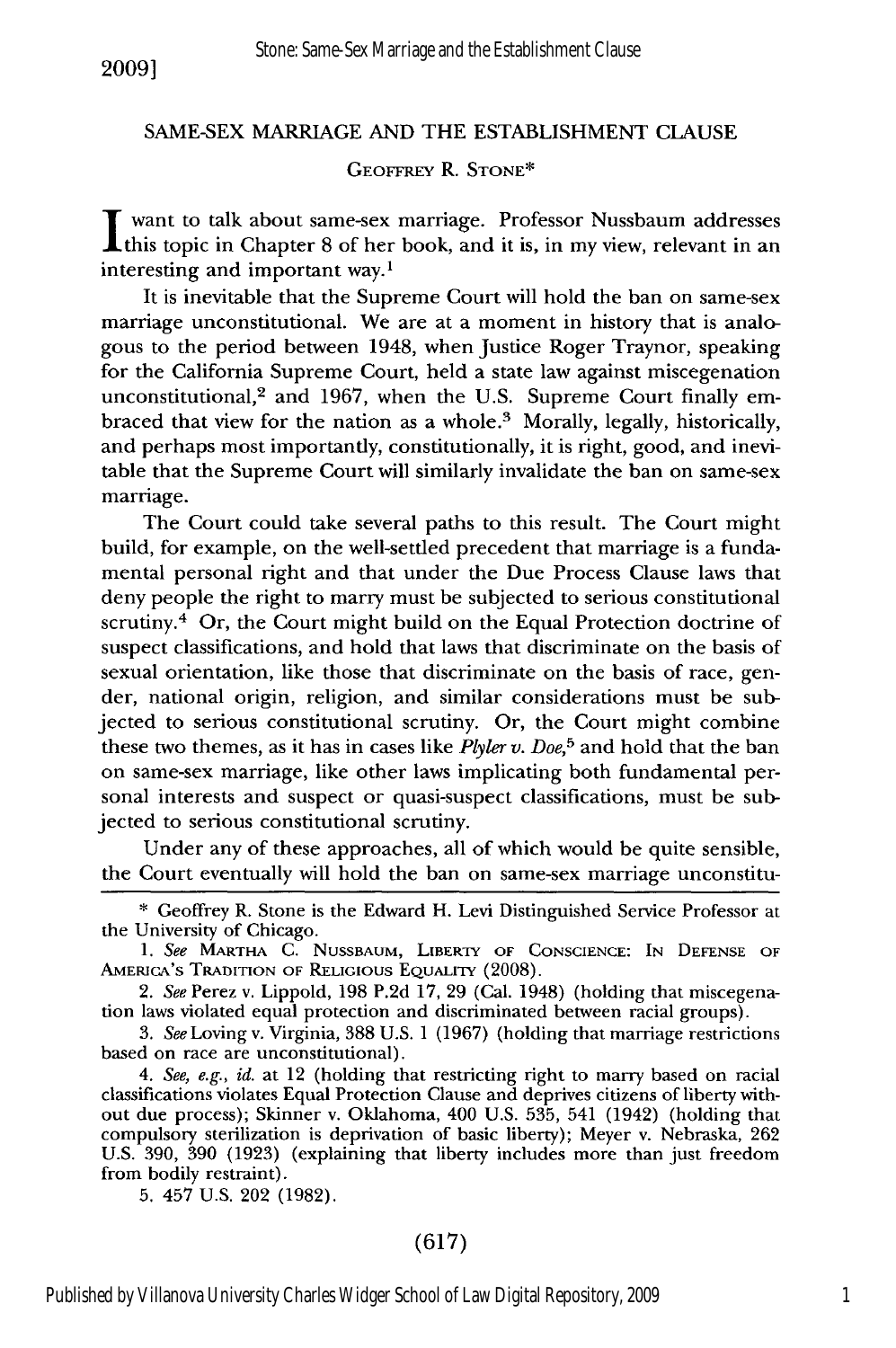618

tional, because there is today no credible justification for that ban that could withstand serious constitutional scrutiny. Once the analysis moves beyond the realm of rational basis review, the ban on same-sex marriage must fall. But I want to suggest that the ban on same-sex marriage is also constitutionally suspect under the Religion Clauses themselves.

As illustrated by Professor Nussbaum, the Religion Clauses usually are invoked in two types of situations. First, they may be invoked when the government directly or indirectly restricts the freedom of individuals to practice their faith. This sort of claim involves the Free Exercise Clause, and is illustrated, for example, by a law excluding Muslims from serving as jurors or prohibiting animal sacrifice by those who engage in such behavior as a part of their religious practice. Second, the Religion Clauses may be invoked when the government directly or indirectly supports or promotes religious expression or religious activity. This claim involves the Establishment Clause, and is illustrated, for example, by a law using tax money to support religious proselytizing, or by a town's display of a cross on city hall.

I want to explore a third possible claim under the Religion Clauses, not much addressed in the cases. This claim, which draws on the Establishment Clause, posits that it is unconstitutional for the government to enact a law that requires individuals to lead their lives in accord with the religious beliefs of others. For example, suppose a predominantly Jewish community enacts a law forbidding any person to sell or consume nonkosher food or requiring all males to be circumcised, stating expressly in the law that such rules are demanded by "the tenets of orthodox Judaism." Or, suppose a predominantly Catholic community enacts a law forbidding masturbation, stating expressly in the law that such conduct is prohibited because "masturbation is a sin and is contrary to the word of God." Can such laws be squared with the First Amendment?

Note that these hypothetical laws do not "establish" a religion in the traditional sense of a law taxing individuals to pay for religious proselytizing or erecting a cross on city hall, because they neither promote religious expression nor forbid religious practice. Eating non-kosher food, not being circumcised, and engaging in masturbation are not commanded by anyone's religion. What makes these hypothetical laws problematic is different from what usually makes laws problematic under the Religion Clauses. Rather than promote or forbid religious expression, these laws conscript the authority of the state to compel individuals to conform their behavior to the dictates of a particular religious belief, whether or not the individuals share that belief.

But do such laws violate the Establishment Clause? In its 1961 decision in *McGowan v. Maryland,6* the Supreme Court made clear that the First Amendment prohibits legislation that has a predominantly religious purpose. As the Court explained, a law violates the Establishment Clause

<sup>6. 366</sup> U.S. 420 (1961).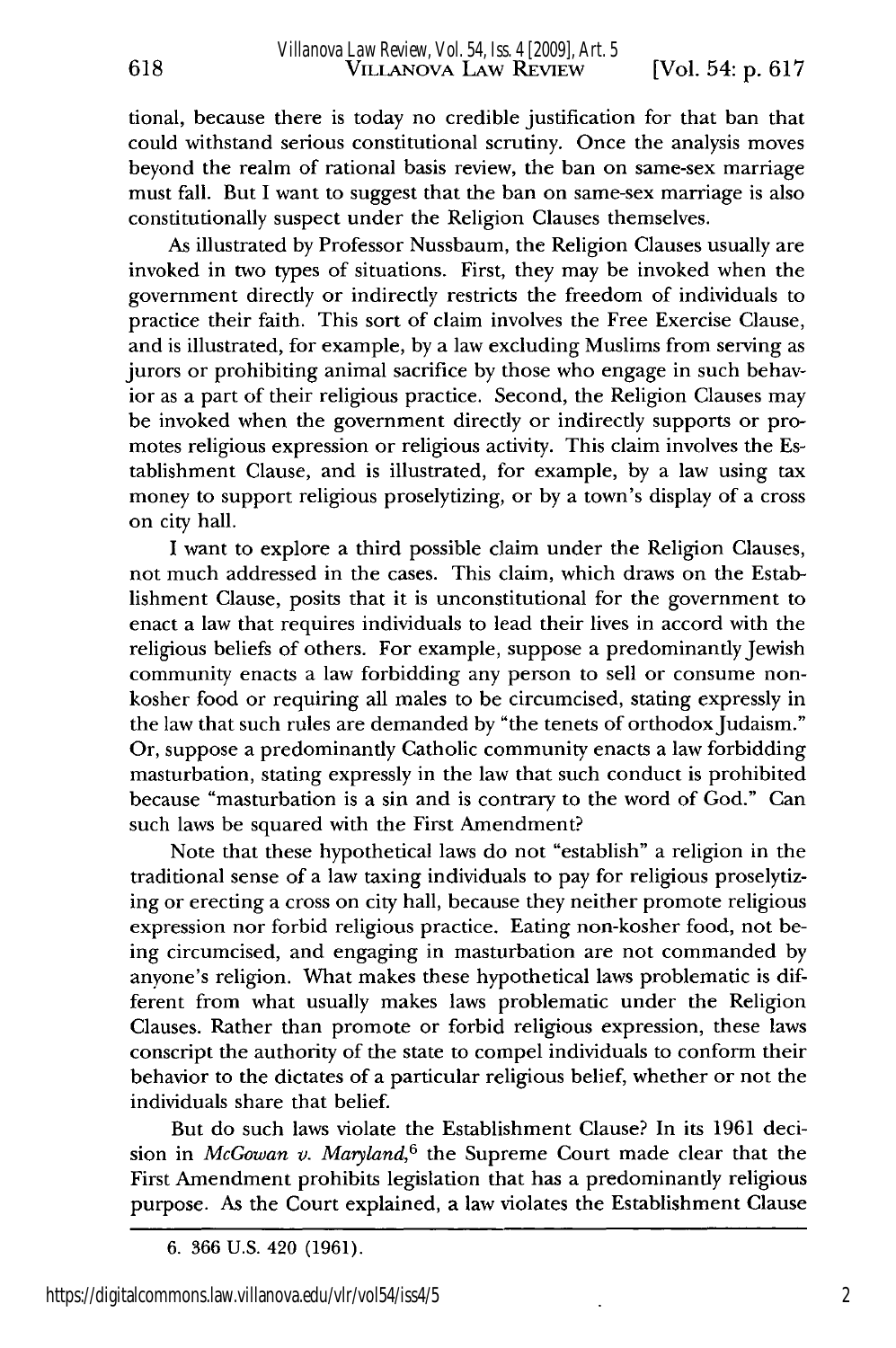if its purpose, "evidenced either on the face of the legislation, in conjunction with its legislative history, or in its operative effect-is to use the State's coercive power to aid religion."7 Although the First Amendment vigorously protects the right of religious groups to try to persuade others to accept their beliefs, it precludes them from conscripting the power of the state to compel others to act in accord with their beliefs. Thus, to the extent my hypothetical laws expressly state that their purpose is to legally enforce religious doctrine, it would be difficult to imagine the Court upholding them.

The problem, however, is that religious groups know it would be unconstitutional for them to openly enact laws expressly for the purpose of imposing their religious beliefs on others. Thus, like other political actors who want to enact laws for constitutionally impermissible purposes-for example, to disadvantage individuals because of their race, gender, religion, or political views-they will usually attempt to mask their true motives under cover of purportedly legitimate purposes. In fact, we have seen this sort of behavior throughout our history.

One notable example occurred at the turn of the nineteenth century during the Second Great Awakening. The United States was engulfed in an era of intense evangelical enthusiasm. Millions of evangelicals came to believe that only Christianity could save America from sin and desolation.<sup>8</sup> From roughly 1800 through the 1840s, evangelical Christians politicked aggressively for laws to protect the Sabbath, for blasphemy prosecutions, and for the criminal prohibition of sexually-oriented speech.<sup>9</sup> Although some evangelicals were open about their desire to use the law to impose Christian doctrine, such as those who sought to amend the Constitution "to recognize the authority of Christ," $10 \text{ most offered non-religious justifi-}$ cations for their positions. Laws against Sunday mail delivery were said to be necessary in order to give people a day of rest, which happened to be on the Christian Sabbath. Blasphemy prosecutions of those who derided Christianity, but not other religions, were said to be necessary to prevent Christians from attacking freethinkers who insulted their religion. And laws banning sexually-oriented speech were said to be necessary to prevent the grievous illnesses and deaths that would otherwise result from the ravages of masturbation. In truth, these were all just efforts to sacralize the nation.<sup>11</sup>

<sup>7.</sup> *See id.* at 452-53 (explaining that state power cannot be used to advance religion).

*<sup>8.</sup> SeeJOHN* **G.** WEST, JR., THE POLITICS OF REVELATION **AND** REASON: RELIGION **AND** Civic LiFE **IN** THE NEW NATION 119-20 (1996) (describing evangelical belief that society would fall into depravity without moral guidance from Christianity).

*<sup>9.</sup> See id.* at 106-17 (discussing voluntary religious associations focusing on moral reform in early 1800s).

<sup>10.</sup> *See id.* at 207-08, 210 (describing moral reform by evangelical reformers).

<sup>11.</sup> *See* ROBERT H. **ABZUG,** COSMOS **CRUMBLING: AMERICAN REFORM AND THE RELIGIOUS** IMAGINATION **3-8** (1994) (describing religious reformer's motivations and visions for sacralizing America and their new religious vocabulary for under-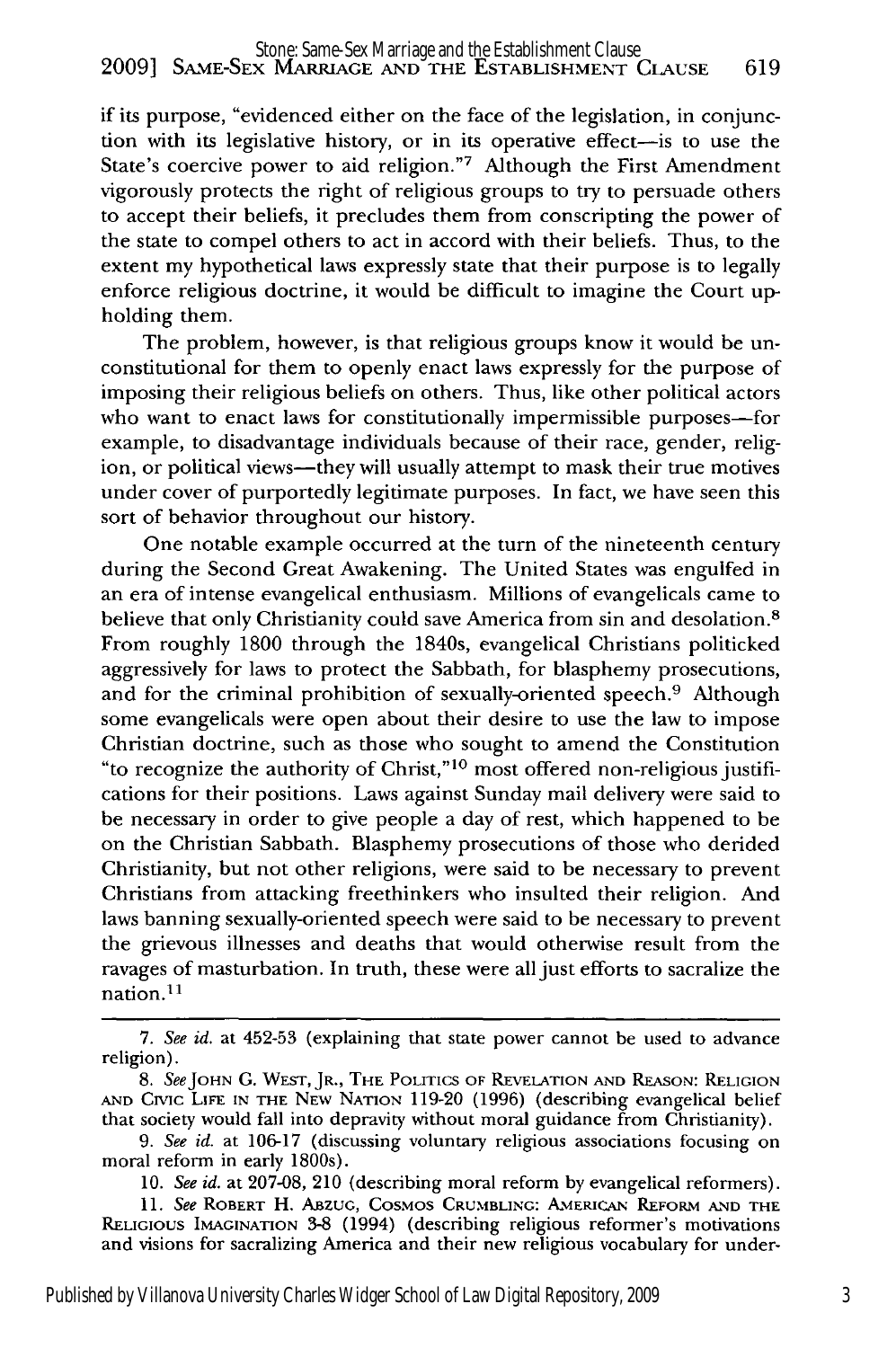The challenge of reconciling the often competing values of democracy, religious liberty, and the separation of church and state was most recently illustrated by the controversy over California's Proposition 8, which overturned a California Supreme Court decision holding unconstitutional the state's ban on same-sex marriage. 12 This decision, in my view, was the moral, legal, historical, and constitutional descendant of the 1947 decision of the California Supreme Court that held miscegenation unconstitutional.<sup>13</sup> Presumably, Proposition 8 would violate the Establishment Clause if it had expressly stated that same-sex marriage is banned because "homosexuality is sinful and same-sex marriage in not sanctioned by God." But, of course, Proposition 8 said no such thing; that underlying rationale was left unspoken.<sup>14</sup>

Similar to nineteenth-century disputes over Sunday mail delivery and closing laws, blasphemy prosecutions, and the ban on sexually-oriented expression, the proponents of Proposition 8 invoked a variety of non-religious justifications for the prohibition of same-sex marriage. But despite those invocations of tradition, morality, and family values, it is hard to ignore that the only honest explanation for Proposition 8 was religion. The extraordinary efforts undertaken by some religious groups to promote Proposition 8, in addition to the striking voting patterns revealed in the exit polls, evidence the religious rationale driving the same-sex marriage ban. Proposition 8 was enacted by a razor-thin vote of  $52\%$  to  $48\%.$ <sup>15</sup> Those identifying themselves as evangelicals, however, supported Proposition 8 by a margin of 81% to 19%, and those who claim to attend church

standing America); *see also* West, *supra* note 8, at 207-jo (noting that while most evangelical reformers limited their goals to moral issues, some reformers actually wanted government recognition of Christian authority).

12. *See In* reMarriage Cases, 183 P.3d 384, 402 (Cal. 2008) (finding California law limiting marriage to man and woman unconstitutional).

13. *See* Perez v. Lippold, 198 P.2d 17, 29 (Cal. 1948) (holding that miscegenation laws were unconstitutional).

14. *See* **CALIFORNIA** GENERAL ELECTION **OFFICIAL** VOTER INFORMATION GUIDE 128 (2008), *available at* http://traynor.uchastings.edu/ballot-pdf/2008g.pdf (providing information and analysis of ballot measures).

PROPOSITION 8

This initiative measure is submitted to the people in accordance with the provisions of Article II, Section 8, of the California Constitution. This initiative measure expressly amends the California Constitution by adding a section thereto; therefore, new provisions proposed to be added are printed in italic type to indicate that they are new. SECTION 1. Title

This measure shall be known and may be cited as the "California Marriage Protection Act."

SECTION 2. Section 7.5 is added to Article I of the California Constitution, to read: SEC. 7.5. Only marriage between a man and a woman is valid or recognized in California.

*Id.* at 128.

**15.** *See* DEBRA BOWEN, STATEMENT OF VOTE, NOVEMBER 4, **2008,** GENERAL **ELEG TION** 7, 13 (2008), *available at* http://www.sos.ca.gov/elections/sov/2008-general/ sov.complete.pdf (certifying election results for California).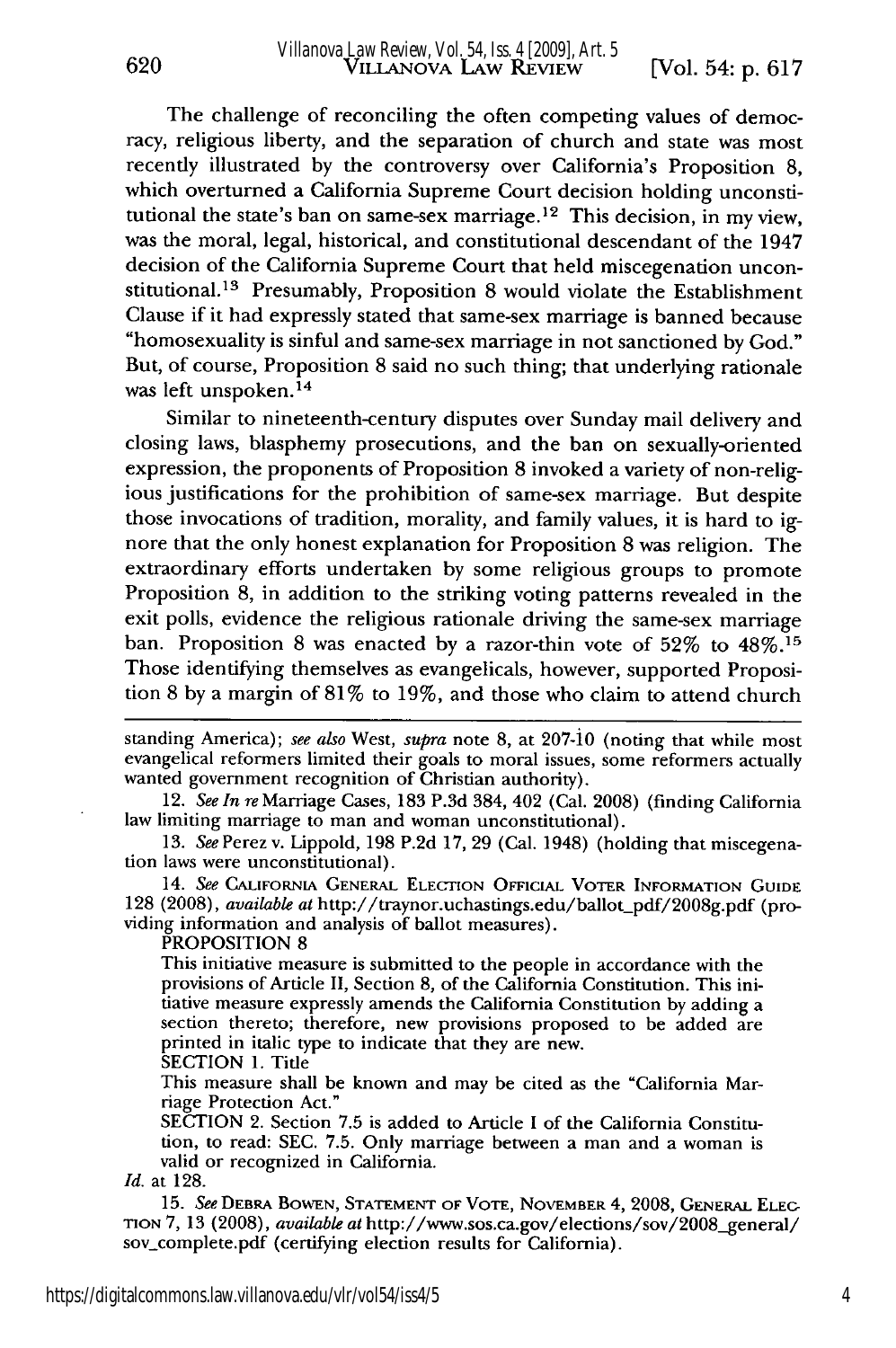weekly supported Proposition 8 by a vote of 84% to 16%.16 Non-Christians, on the other hand, opposed Proposition 8 by a margin 85% to 15%, and those who do not attend church regularly opposed Proposition 8 by a vote of 83% to 17%.17 Quite strikingly, the voting patterns reveal that Proposition 8 was, in large part and in practical effect, a successful effort by persons holding a specific religious belief to use the authority of the law to impose their belief on their fellow citizens.<sup>18</sup>

In my view, this represents a serious threat to basic tenets of a free society that is committed to the separation of church and state. But from a strictly legal perspective, it is exceedingly difficult for courts to enforce the First Amendment in the context of laws like Proposition 8. When a law does not directly restrict religious activity or expressly endorse or promote religious expression, it is awkward at best for courts to sort out the "real" purpose of the law. As a consequence, courts are reluctant to invalidate laws on the ground that they surreptitiously enact a particular religious faith.

This reluctance was evident in the Supreme Court's most direct encounter with this sort of Establishment Clause claim. In *McGowan v. Maryland,* the Court considered the constitutionality of a state's Sunday Closing Law which, with a few exceptions, proscribed all labor, business, and other commercial activities on Sunday.19 Although conceding that the law was originally "motivated by religious forces," the Court nonetheless argued that "secular justifications [had more recently been] advanced for making Sunday a day of rest, a day when people may recover from the labors of the week just passed and may physically and mentally prepare for the week's work to come."<sup>20</sup> Thus, the "proponents of Sunday closing legislation," the Court noted, "are no longer exclusively representatives of religious interests."<sup>21</sup>

19. 366 U.S. 420, 422-24 (1961) (describing laws at issue).

20. *See id.* at 431, 434 (reviewing purposes for Sunday closing laws).

21. *See id.* at 431, 434-35 (discussing whether Sunday closing laws establish religion).

<sup>16.</sup> *See* **CNN,** CALIFORNIA **GENERAL** EXIT POLL 6 (2008), http://media.sacbee. com/smedia/2008/11/05/18/prop8.source.prod\_affiliate.4.pdf (last visited April 15, 2009) (identifying trends in voting for or against Proposition 8).

<sup>17.</sup> *See id.* (noting religious affiliation of voters in exit polling).

<sup>18.</sup> No thoughtful person takes seriously the claim that the hostility to same-sex sex and same-sex marriage is not rooted in Christian religious belief. A few days after the Scarpa Conference, I was interested to see an op-ed in the *New York Times,* written by two scholars who "take very different positions of gay marriage," but who thought it uncontroversial that "many Americans of faith and many religious organizations have strong objections to same-sex unions" and that as a matter of religious belief they object to being "forced to support or facilitate gay mar- riage." *See* David Blankenhorn & Jonathan Rauch, Op-Ed., *A Reconciliation of Gay Marriage, N.Y. TIMES, Feb. 22, 2009, at WK11. I should note that, because I respect* the principle underlying the Free Exercise Clause, I agree with them that religious organizations whose faith requires them to resist same-sex marriage should not be compelled by law to recognize such unions.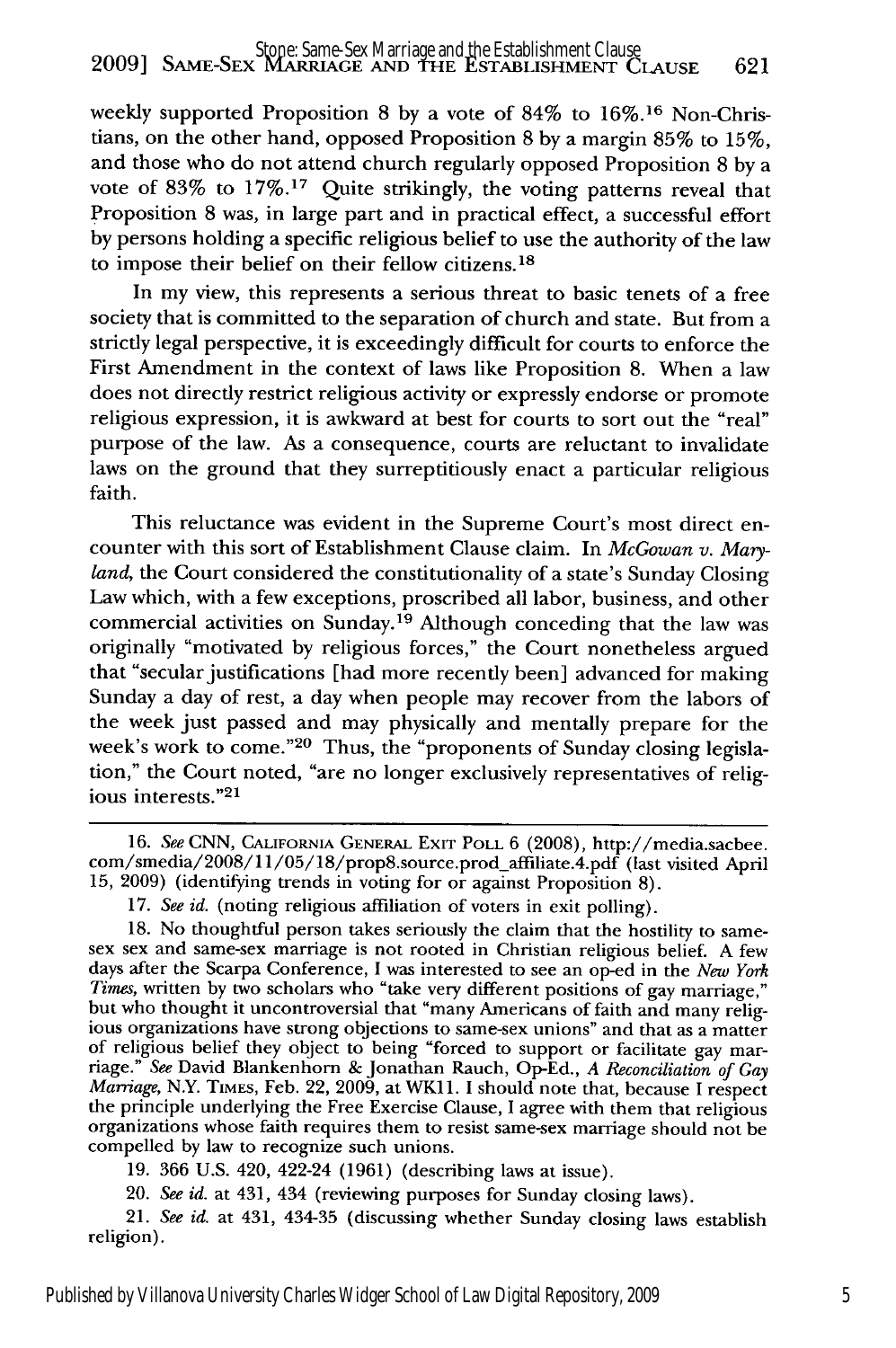The Court emphasized that the Establishment Clause does not ban the "regulation of conduct" merely because the regulation "happens to coincide **...** with the tenets" of the dominant religion, for "in many instances" the "general welfare **...** demands such regulation" without regard to "religious considerations."<sup>22</sup> As an example, the Court pointed out that murder can be made unlawful "for temporal purposes," even though the prohibition accords "with the dictates of the Judeo-Christian religions."<sup>23</sup> In the context of the Sunday closing law, the Court reasoned that because it would be "unrealistic" for the state "to choose a common day of rest other than that which most persons would select," there was a sufficiently secular basis for the law to withstand constitutional challenge.<sup>24</sup> In closing, however, the Court emphasized that a Sunday closing law, or any other legislation, would violate the Establishment Clause if its purpose was "to use the State's coercive power to aid religion." <sup>25</sup>

Thus, *McGowan* evidenced both the principle that a law intended "to use the State's coercive power to aid religion" is unconstitutional and the difficulty of applying that principle when secular purposes are advanced in defense of the law.26 The problem of ferreting out impermissible motive is common in constitutional law. It occurs not only in the context of the Establishment Clause, but also in dealing with laws that might have been motivated by impermissible racial, religious, political, or gender prejudice. Addressing that challenge is beyond the scope of this essay, but I want to make a related observation.

That courts may have difficulty ascertaining and candidly naming a constitutionally impermissible purpose does not mean that that purpose is legitimate. We know that as responsible citizens we should not support laws because they advance our discriminatory biases about race, religion, politics, or gender, even if we could succeed in doing so. We know that as good and moral citizens we should strive to be tolerant, self-critical, and introspective about our own values, beliefs, and motives, and to strive faithfully to honor our highest national aspirations.

The separation of church and state is one of those aspirations. Regardless of whether courts can effectively intervene in this context, it is just as un-American for us to violate the separation of church and state by insidiously using the power of the state to impose our religious beliefs on others as it is for us to insidiously use the power of the state to implement our discriminatory prejudices about race, religion, politics, or gender.

26. *See id.* at 453 (holding that even though Sunday closing law legitimized Sunday as day of rest, non-religious purposes made law constitutional).

622

<sup>22.</sup> *See id.* at 442 (stating that regulations are not invalid merely because they parallel religious tenants).

<sup>23.</sup> *See id.* (discussing murder as example of law that agrees with Christian morality).

<sup>24.</sup> *See id.* at 452 (rejecting other ways states can achieve goal of a day of rest).

<sup>25.</sup> *See id.* at 452-53 (finding a statute that used coercive power of state to aid religion unconstitutional).